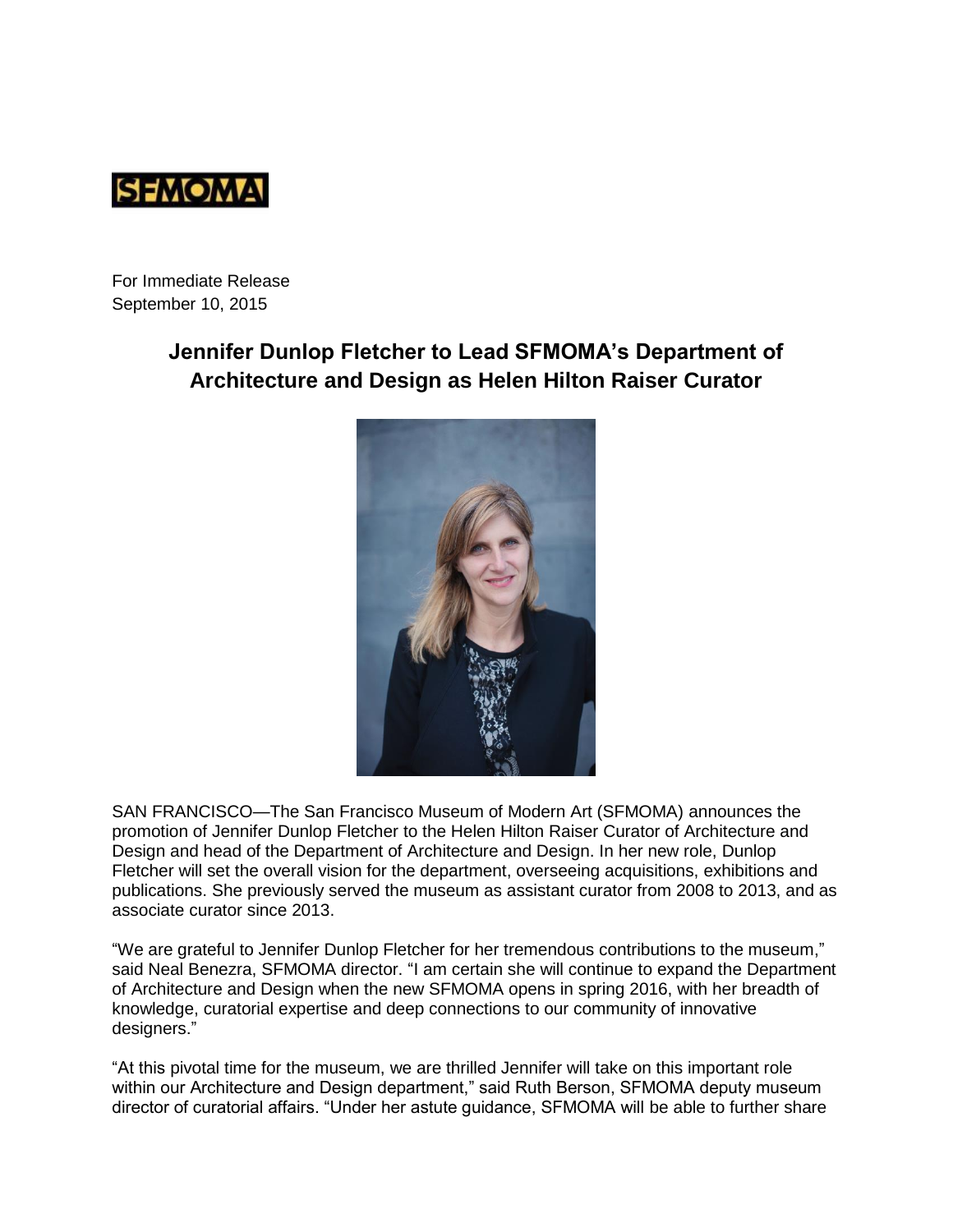its outstanding holdings of Architecture and Design through major exhibitions, scholarship and collaborations with other institutions and artists."

SFMOMA was the first museum on the West Coast to establish a curatorial department of Architecture and Design. In this department, Dunlop Fletcher has developed a curatorial approach to collecting and exhibiting design as it intersects with technology. She is additionally partaking in important collaborations with living designers as part of a major conservation-based research project, the Artist Initiative, funded by an Andrew W. Mellon Foundation grant. Supported by the initiative, Dunlop Fletcher and the Architecture and Design department are engaging leading Bay Area-based designers in order to investigate how to best build, maintain and interpret the museum's design collection.

During her tenure at SFMOMA, Dunlop Fletcher executed several curatorial projects including the exhibitions *Lebbeus Woods, Architect* in 2013 (co-curator); *A. Quincy Jones: Building for Better Living* at the Hammer Museum in 2013; *The Utopian Impulse: Buckminster Fuller and The Bay Area* in 2012 as well as a commissioned work by filmmaker Mike Mills about Silicon Valley for the exhibition *Project Los Altos: SFMOMA in the Bay Area* in 2013. She has published significant essays on the practices of A. Quincy Jones, Ewan Gibbs, Tobias Wong and Lebbeus Woods. Since 2010, she has been building SFMOMA's Architecture and Design collection with an emphasis on experimental works of design since 1980. Recent acquisitions include seminal works by Neri Oxman, Ant Farm, Neil Denari, Nathalie du Pasquier, Iwan Baan, Nacho Carbonell and Mathieu Lehanneur.

Dunlop Fletcher holds a bachelor's degree in Art History from New York University, a master's degree in Curatorial Studies of Contemporary Art from Bard College and a master's degree in Architecture History and Theory from Harvard University.

## **Promotion of Joseph Becker**

SFMOMA additionally announces the promotion of Joseph Becker to associate curator of Architecture and Design, after serving the museum as assistant curator since 2008. Becker has contributed to several of the museum's Architecture and Design exhibitions and acquisitions. He was curator of *Field Conditions* (2012) and *Parra: Weirded Out* (2012) as well as co-curator with Dunlop Fletcher of *Lebbeus Woods, Architect* (2013) and co-curator of *ParaDesign* (2011) with Henry Urbach and Dunlop Fletcher. He has been an active member of numerous design panels and has served as a juror for several significant national architecture programs. In addition to his curatorial role, Becker has led workshops on exhibition and experiential design, and has lectured internationally. Becker holds a bachelor's degree in Architecture and a master's degree in Advanced Architectural Design in Design Theory and Critical Practice from the California College of the Arts.

## **FOG Design + Art Fair**

In advance of the museum's opening, Dunlop Fletcher and Becker will participate in the 2016 FOG Design + Art Fair, held at the Fort Mason Center's Festival Pavilion from January 13-17, 2016. Proceeds from the FOG Fair support SFMOMA's exhibitions and education programs that provide meaningful art experiences to more than 55,000 students, teachers and families each year.